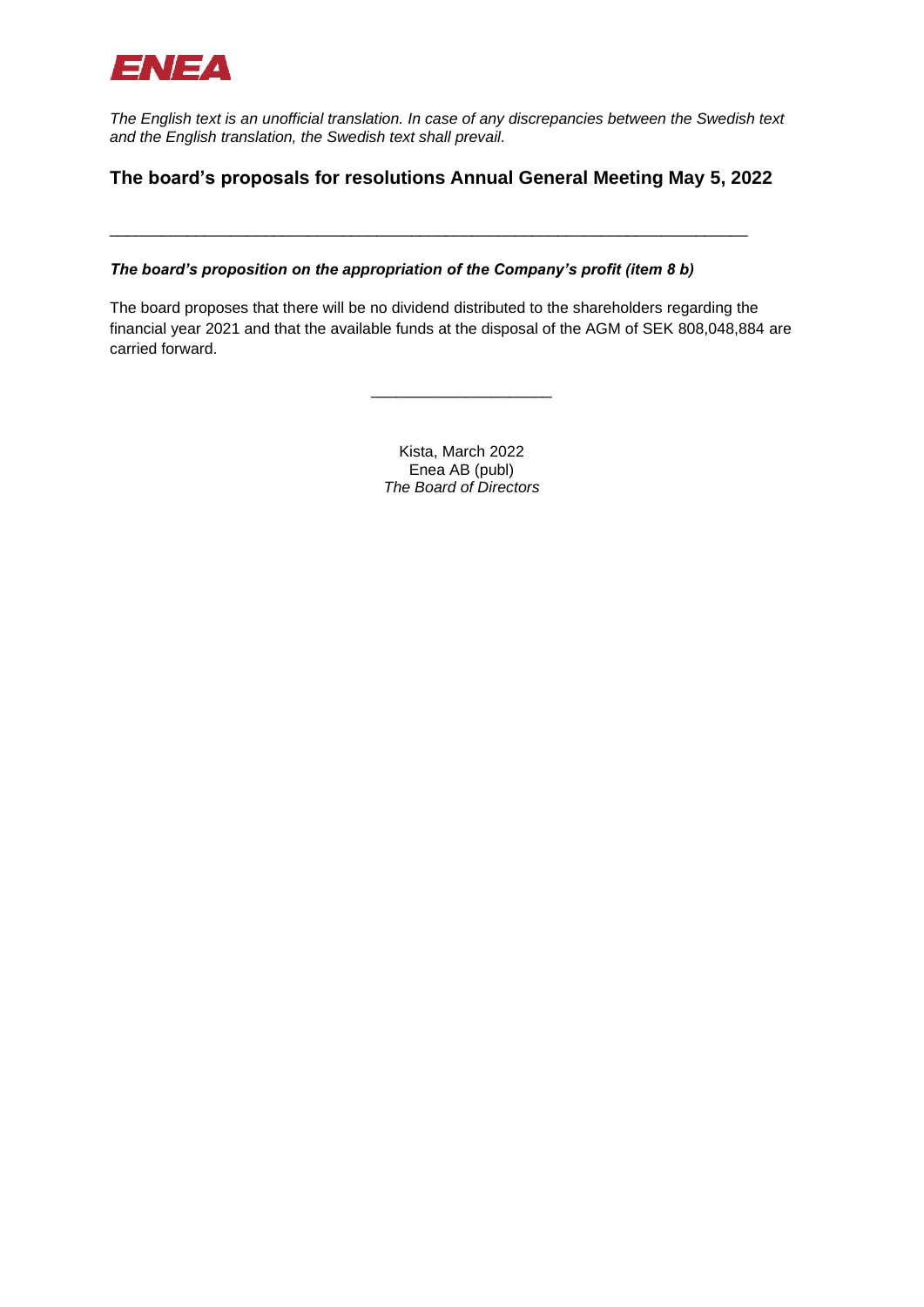## *The board's proposal for resolution on approval of remuneration report (item 14)*

The board proposes that the AGM resolves to approve the board's remuneration report for the financial year 2021.

> Kista, March 2022 Enea AB (publ) *The Board of Directors*

\_\_\_\_\_\_\_\_\_\_\_\_\_\_\_\_\_\_\_\_\_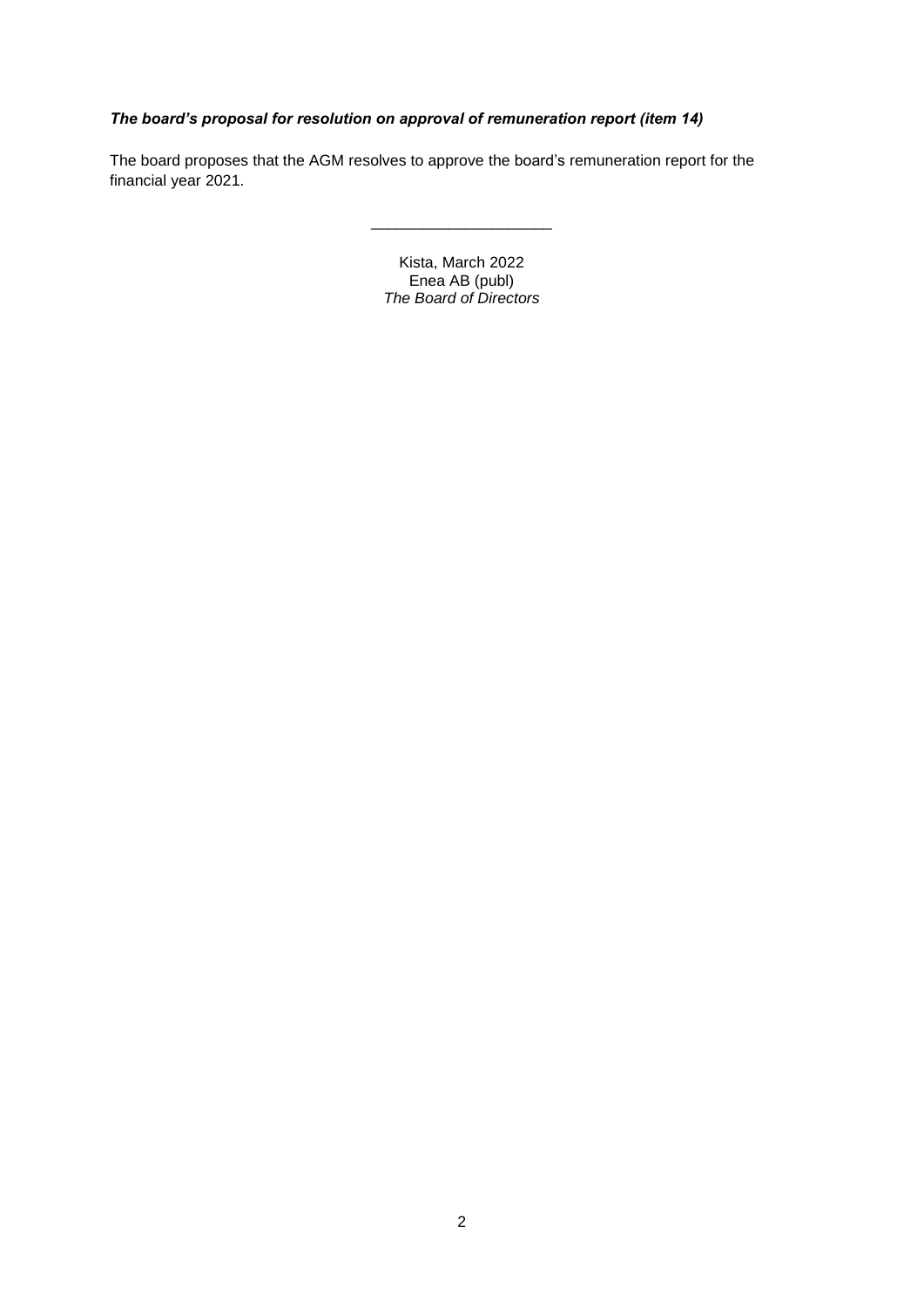## *The board's proposal regarding authorization for the board to acquire and transfer own shares (item 15)*

The board proposes that the AGM authorizes the board to acquire and transfer own ordinary shares according to the following. Acquisition of ordinary shares may only be made on Nasdaq Stockholm ("the Marketplace") or in accordance with an offer to all shareholders in the Company or all holders of ordinary shares. Acquisition may only be made of such number of shares that the Company's holding of shares at each time does not exceed 10 percent of all shares in the Company. Transfer of ordinary shares may be made in other ways than on the Marketplace, including a right to transfer ordinary shares with deviation from the shareholders' preferential rights and that payment may be made in cash, in kind, by set-off or otherwise with conditions. A maximum of 10 percent of the total number of shares in the Company may be transferred. The authorizations stated above may be utilized on one or several occasions up until the AGM 2023. Acquisition and transfer of shares on the Marketplace may only be made at a price within the registered price interval at the Marketplace. Transfer of shares in connection with acquisitions of businesses may be made at a market price estimated by the board.

The purpose of the authorizations above to acquire and transfer shares is to continuously be able to adjust the capital structure of the Company to the capital needs of the Company, to enable financing, in whole or in part, in connection with acquisitions of businesses and for financing and/or securing delivery of shares in long-term incentive programs previously adopted by the AGM.

Resolution on this item on the agenda has to be supported by shareholders representing at least twothirds of the votes cast as well as of all shares represented at the AGM.

\_\_\_\_\_\_\_\_\_\_\_\_\_\_\_\_\_\_\_\_\_

Kista, March 2022 Enea AB (publ) *The Board of Directors*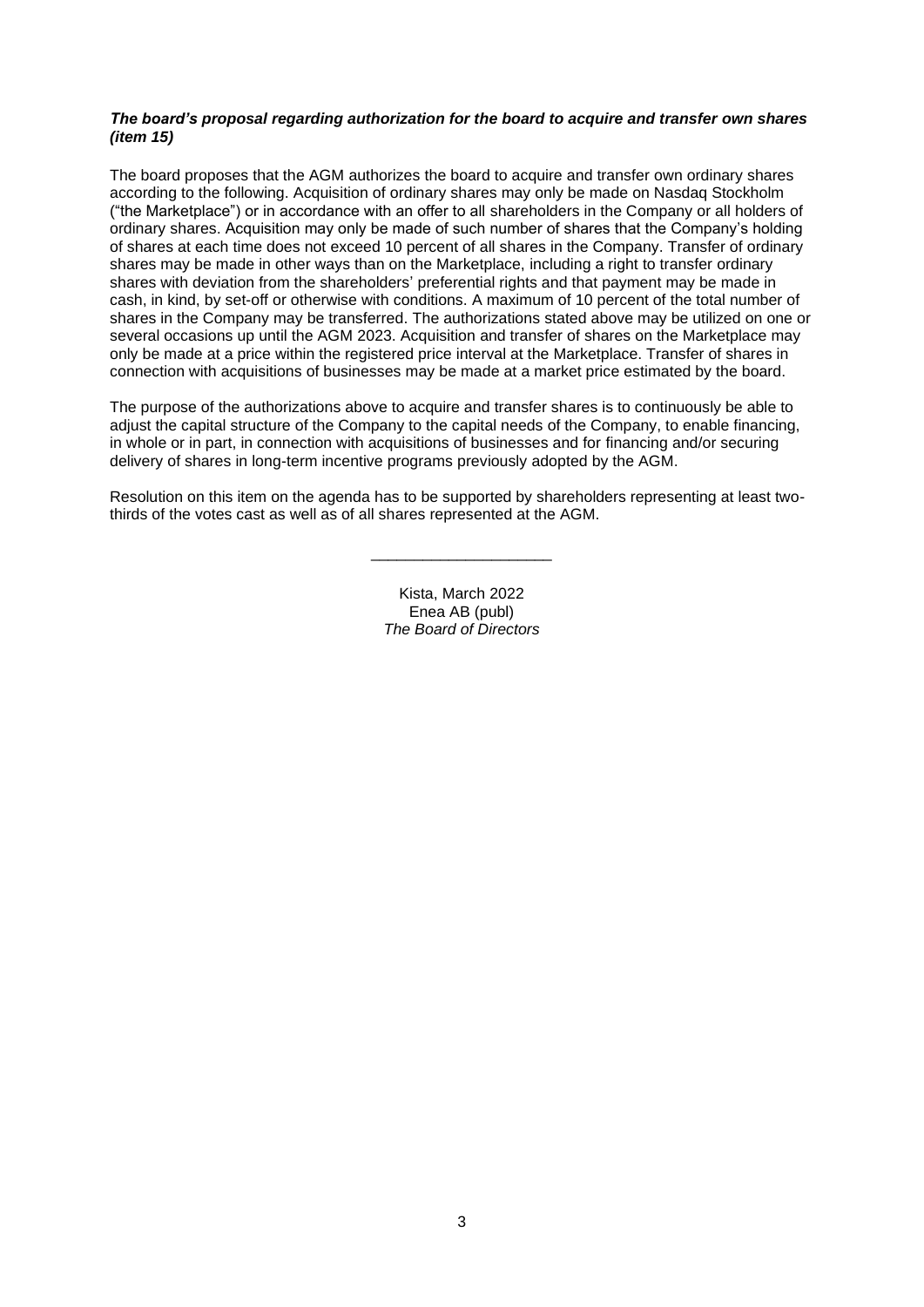## *The board's proposal regarding guidelines for remuneration of senior executives (item 16)*

The board proposes - with amendment of the guidelines adopted at the AGM 2021 - that the AGM approves the following guidelines for remuneration of senior executives.

### *Who the guidelines cover, and their applicability*

These guidelines for remuneration of senior executives cover the CEO and other members of group management. The guidelines should be applied to compensation agreed, and amendments to compensation previously agreed, after the guidelines have been adopted by the AGM 2022. Regarding employment terms in other legislatures than Sweden, the relevant adaptations should be made to comply with mandatory local regulation or practice, for the overall purpose of these guidelines to be met. These guidelines do not cover compensation resolved by the AGM.

The board is entitled to temporarily depart from these guidelines wholly or partly if there are special reasons for this in an individual case, and a departure is necessary to serve the Company's long-term interests and sustainability, or to ensure the Company's profitability. If such departure occurs, this should be stated in the Remuneration Report at the following AGM. These guidelines apply to the period from the AGM 2022 until next AGM. Matters regarding departure from the guidelines should be subject to consultation by the Remuneration Committee, and decision by the board.

*The guidelines' promotion of the Company's business strategy, long-term interests, and sustainability* Enea's ambition is to be a global software company, with a strong and leading position in the markets that it addresses, with yearly sales growth, high profitability, and healthy cash flows. Organic growth is the foundation of the operations, and work is ongoing to develop, rationalize and optimize it. Strategic and complementary acquisitions will be continuously screened, and if considered to add value for customers and shareholders within a well-considered risk level, Enea will attempt to execute such acquisitions. Enea's target is to maintain an EBIT margin of over 20 percent per year. EBIT margin will vary during quarters, keeping pace with growth. Growth and earnings will vary between years and quarters, mainly depending on how individual deals occur, and the progress of royalty streams. For more information on Enea's strategy, see www.enea.se.

The board's opinion is that the Company's ability to attract, motivate and retain high-performing staff and managers is critical for a successful implementation of the Company's business strategy and protection of the Company's long-term interests, including sustainability. This entails the Company being able to offer competitive benefits packages. Total compensation should contain a variable component linked to the individual performance of staff and managers, but that is also synchronized with the Company's profitability and long-term sustainability.

#### *Forms of compensation, etc.*

Remuneration and other employment terms of senior executives should be at market levels. Remuneration consists of basic salary, variable remuneration and pensions. Additionally - and independent of these guidelines - the general meeting is entitled to resolve on share or share pricebased payments.

#### *Fixed basic salary*

The basic salary of the CEO and other senior executives is subject to yearly review. For the CEO, fixed basic salary may represent a maximum of 60 percent of total compensation excluding LTI (longterm incentive) programs and assuming a 50 percent outcome of STI (short-term incentive) programs. For other senior executives, fixed basic salary may represent a maximum of 90 percent of total compensation excluding LTI, and assuming a 50 percent outcome of STI.

#### *Short-term incentive program (STI)*

Enea's STI program has three parts. Two of these parts relate to the Company achieving specific targets, while one is determined by the achievement of individual targets. Most of the variable compensation is linked to the Company's financial targets, while the individual targets correspond to a smaller proportion of variable compensation.

The criteria applied relate to the Company's targets for sales and EBIT, pursuant to the approved annual financial statement. The criteria applying to the individual targets shall be decided prior to the end of the first quarter of the financial year that the compensation relates to, and shall be as specific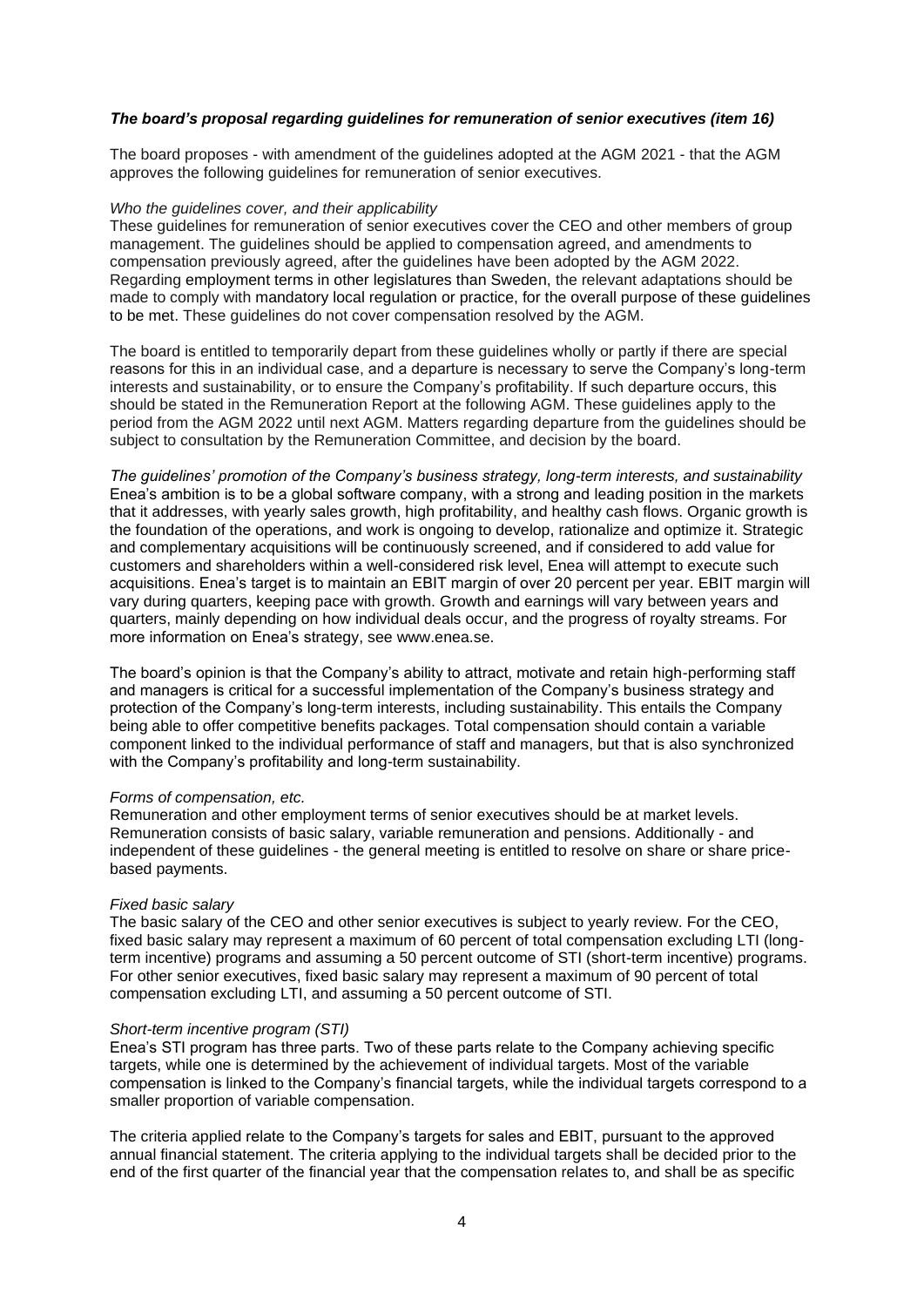as the criteria relating to the Company's financial targets. The criteria are designed to promote the Company's business strategy, long-term interests, as well as sustainability, and accordingly, the Company's long-term value creation.

The outcome of compensation is subject to consultation by the Remuneration Committee and decided by the board for the CEO. For other senior executives, the outcome of compensation is consulted and decided by the Remuneration Committee. Payment of compensation is executed as soon as possible after the board meeting where the Company's annual financial statement is approved for the vesting year. Variable remuneration for CEO is not pensionable. The Company is not entitled to reclaim this compensation.

For the CEO, the STI may be a maximum of 100 percent of the fixed basic salary and may be a maximum of 50 percent of the total compensation excluding LTI. For other senior executives, the STI may be a maximum of 150 percent of the fixed basic salary and may be a maximum of 60 percent of the total compensation excluding LTI.

## *Long-term incentive program (LTI)*

Senior executives are eligible for incentive programs that are basically share, or share price, related. An incentive program shall be designed to increase participants' commitment to the Company's progress, and be implemented on market terms. Share and share price-related incentive programs are subject to resolution by the general meeting, and accordingly, are not covered by these guidelines.

## *Pension*

The CEO's agreed retirement age is 67, while other senior executives do not have any specifically agreed retirement age. All pension benefits of senior executives are defined contribution. This means that for senior executives, the Company pays individually agreed defined pension contributions. Apart from these pension benefits, the Company has no pension obligations to senior executives.

For the CEO, pension will be a maximum of 30 percent of the total compensation excluding LTI, assuming a 50 percent outcome from the STI. For other senior executives, pension will be a maximum of 30 percent of the total compensation excluding LTI, and assuming a 50 percent outcome from the STI.

Senior executives employed in countries other than Sweden are subject to local pension plans in their respective home countries. Such plans are consistent with those offered to other employees in the same countries. Accordingly, in terms of retirement age and any additional pension obligations, there may be some variation in employment terms in other legislatures than Sweden where mandatory local regulation or practice requires, and accordingly, the overall purpose of these guidelines should still be met.

#### *Notice period and severance pay*

The employment or service contracts of senior executives shall apply until further notice, or for a specific period. For the CEO, a six-month notice period applies for termination by the Company. In addition to dismissal pay, the CEO is entitled to severance pay of six times the fixed monthly salary less any remuneration received from new employment or assignments for the CEO. During the notice period, the employment contract and associated benefits apply. For other senior executives, maximum notice periods of nine months apply to termination by the Company. Apart from dismissal pay, other senior executives are not entitled to severance pay. Applicable employment contracts and associated benefits apply during notice periods. Where severance pay is due, no other benefits are payable after the end of the notice period.

#### *Salary and employment terms of employees*

Consultation on the board's proposal on guidelines for remuneration of senior executives considers salary and employment terms of the Company's employees. Information on employees' total compensation, the components of such compensation, as well as increases and rates of increase of compensation over time, have been collated and served as part of the decision-support data for the Remuneration Committee and the board when appraising the reasonableness of the guidelines and their ensuing limitations.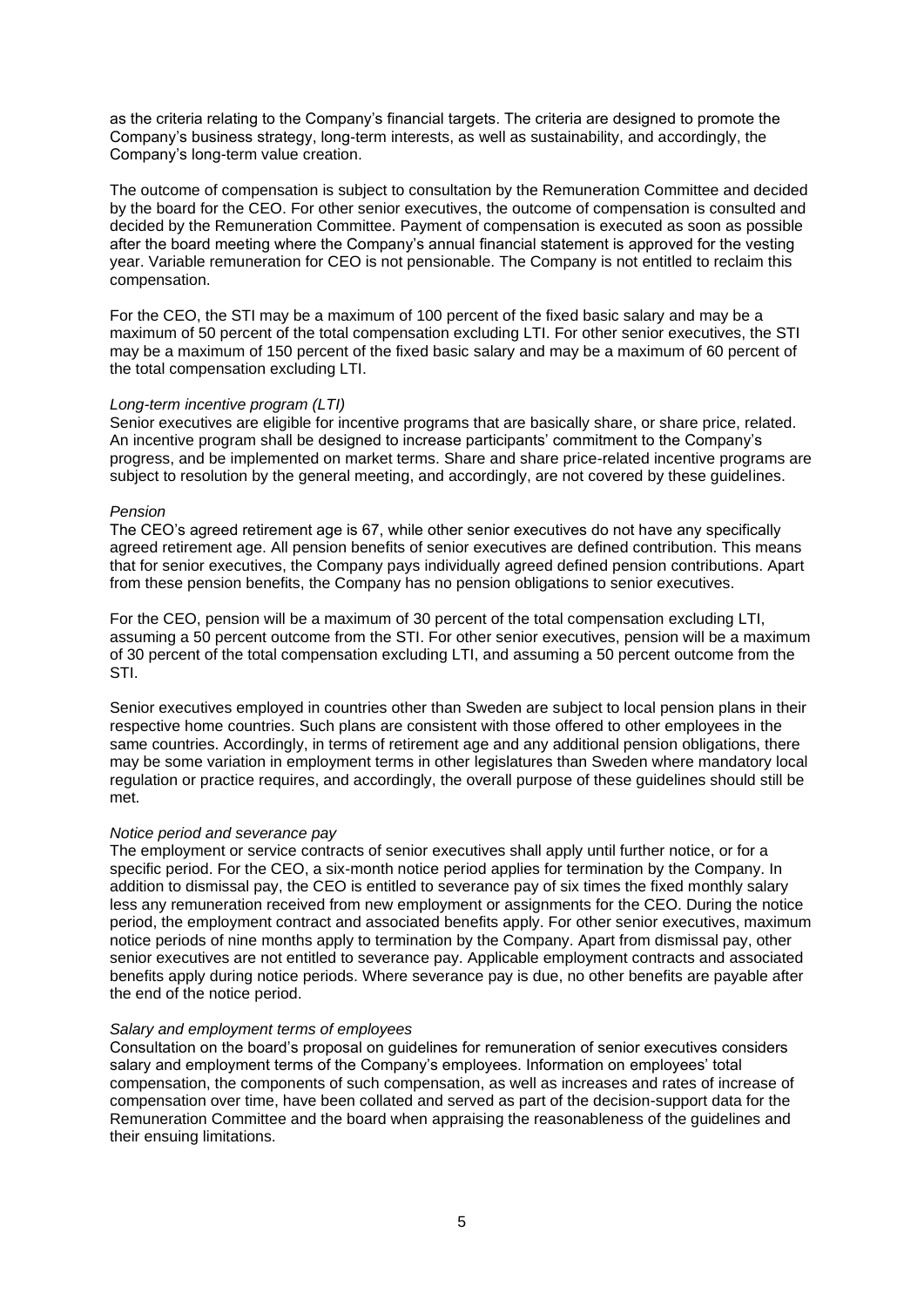## *Decision-making process*

The board shall prepare a proposal for new guidelines when a need for significant amendments arise, although at least every fourth year. The board's proposal is subject to consultation by the board's Remuneration Committee. The Chairman of the board shall serve as Chairman of the Remuneration Committee. With the aim of resolving conflicts of interest, other Board members elected by the AGM that are members of the Remuneration Committee shall be independent in relation to the Company and its management.

The duties of the Remuneration Committee shall include monitoring and evaluating application of the guidelines for remuneration of senior executives as approved by the AGM. When the Remuneration Committee has consulted on the proposal, it is referred to the board for decision. The CEO or other members of group management shall not participate in the board's consideration of, and decisions on, remuneration-related issues, to the extent they are affected by these issues.

If the general meeting does not resolve to adopt the guidelines as proposed, the board shall submit a new proposal no later than at the next AGM. In such case, remuneration shall be paid in accordance with the guidelines that applied previously, or if there are no such guidelines, consistently with the Company's practice.

In consultation of these issues, external advisors may be appointed as considered necessary.

#### *Review of guidelines*

The board has not received any comments from shareholders regarding the current guidelines for remuneration of senior executives. The board's proposal for guidelines for remuneration of senior executives essentially correspond to existing guidelines, except that pension agreements to the CEO are decided by the board on a proposal from the Remuneration Committee and constitute 30 percent of the total salary. Other senior executives in Sweden have pension agreements that are within the framework of the ITP plan with an expected retirement age of 65 years and pension provisions are related to the employees' salaries. Pension contributions are paid on an ongoing basis.

> Kista, March 2022 Enea AB (publ) *The Board of Directors*

\_\_\_\_\_\_\_\_\_\_\_\_\_\_\_\_\_\_\_\_\_